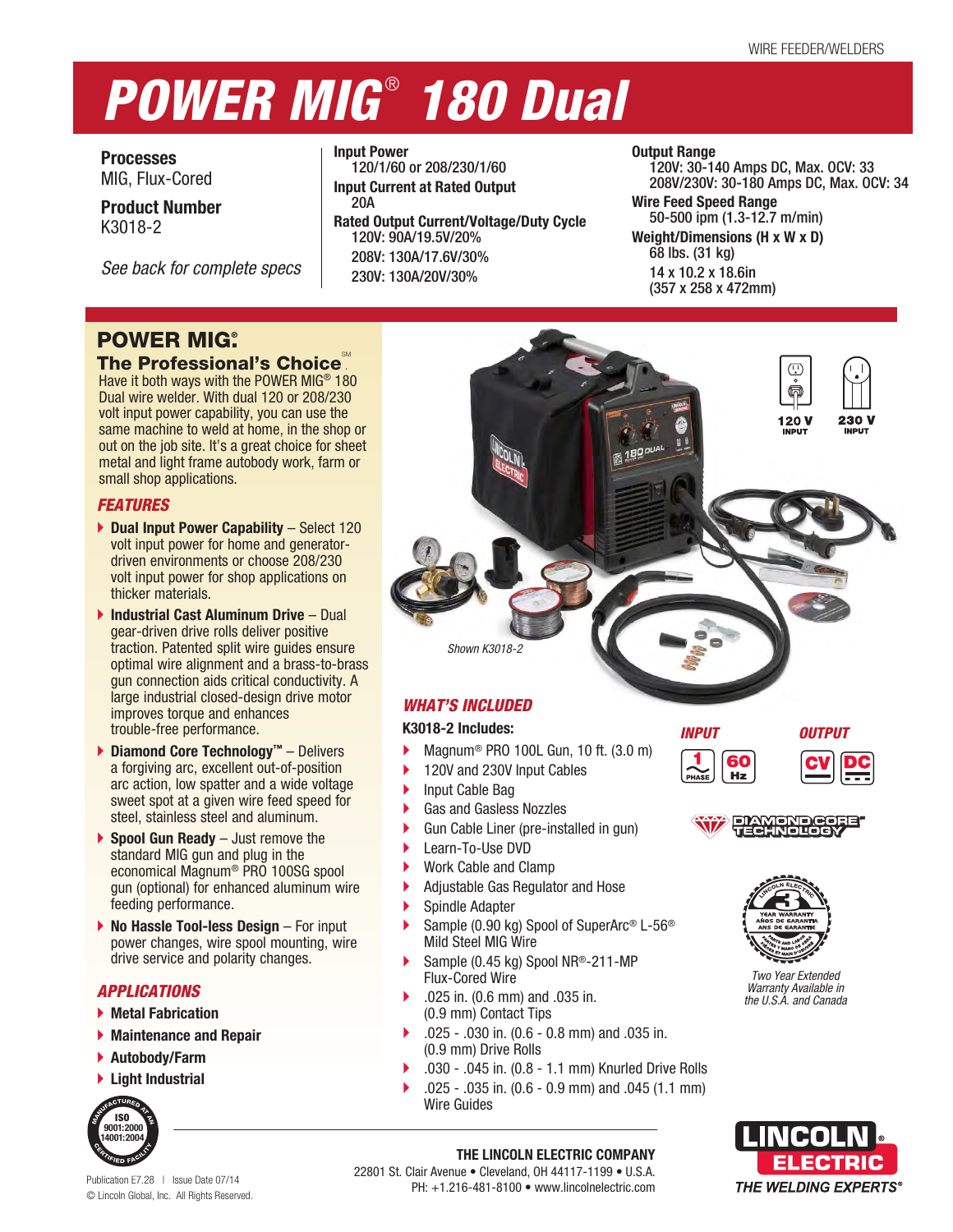- Choose common 120 volt or industrial 230 volt input power.
- No tools required Just attach the correct input power cord and twist the locking nut.
- Extend your welding power Weld up to ½ inch steel with selfshielded flux-cored wire.
- Input cable bag included When not in use, stow your input power cables and other accessories in the standard, detachable canvas bag.



# *PROFESSIONAL WIRE DRIVE*

# **Enhanced Quality**

- 1. Brass Gun Connection Enhances **Conductivity**
- 2. Rigid Cast Aluminum Drive Aids Wire Alignment
- 3. Patented Split Wire Guide Reduces Tangles
- 4. Dual Gear-Driven Drive Rolls Deliver Positive Traction

### **Easy to Use**

- 5. Easy Turn Tension Adjustment
- 6. Tool-less Quick Lock Drive Roll Changeovers

# *PRECISION ALUMINUM WELDING*

**Magnum® PRO 100SG Spool Gun** Our low-priced spool gun is your most reliable aluminum feeding solution.

Just add 100% Argon shielding gas, replace the standard MIG gun with the Magnum® 100SG Spool Gun and flip the gun selector switch for spool gun operation.



*Great For Projects or Repair*

**LINCOLN ELECTRIC THE WELDING EXPERTS®** 





*Complete Kit. No bulky module required. Order K3269-1*

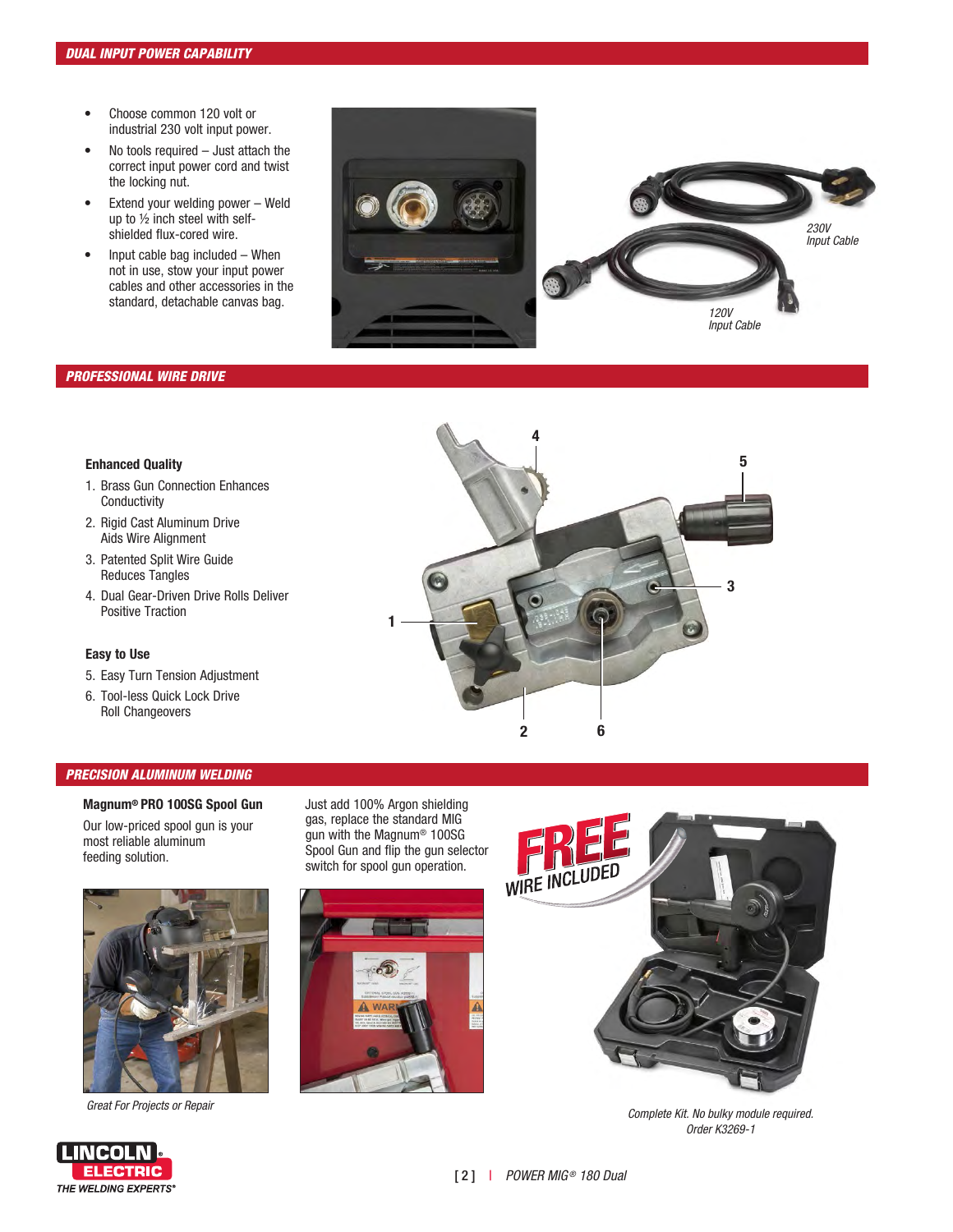# **POWER MIG® 180 Dual Welding Capabilities**

# **208V/230V Input Power**

# Material Thickness

|                                   |                      |                       |      |                   |                                    |                                    | <u>IIKUUTUU TIIIVINTUUU</u>                                                                             |      |                        |                              |      |       |                        |           |
|-----------------------------------|----------------------|-----------------------|------|-------------------|------------------------------------|------------------------------------|---------------------------------------------------------------------------------------------------------|------|------------------------|------------------------------|------|-------|------------------------|-----------|
| Process                           | Wire Dia.<br>(in.)   | 24ga.                 | 22ga | 20 <sub>g</sub> a | $18ga$ .                           | $16ga$ .                           | 14 <sub>ga</sub>                                                                                        | 12ga | $10ga$ .               | 3/16"                        | 1/4" | 5/16" | 3/8"                   | 1/2"      |
| <b>Flux-Cored Welding - Steel</b> | .030<br>035<br>.045  |                       |      |                   |                                    |                                    | <b>INNERSHIELD® NR-211-MP</b><br><b>INNERSHIELD® NR-211-MP</b><br><b>INNERSHIELD<sup>®</sup> NR-212</b> |      |                        | <b>SP</b><br>SP<br><b>SP</b> |      |       | <b>MP</b><br><b>MP</b> | <b>MP</b> |
| MIG Welding - Steel               | .025<br>.030<br>.035 | <b>SUPERARC® L-56</b> |      |                   | <b>SUPERARC® L-56</b>              |                                    | <b>SUPERARC<sup>®</sup> L-56</b>                                                                        |      | <b>SP</b><br><b>SP</b> | <b>SP</b>                    |      |       |                        |           |
| MIG Welding - Aluminum            | .030<br>.035         |                       |      |                   | <b>SUPERGLAZE® 4043</b>            |                                    | <b>SUPERGLAZE® 4043</b>                                                                                 |      |                        | <b>SP</b><br><b>SP</b>       |      |       |                        |           |
| <b>MIG Welding - Stainless</b>    | .030<br>.035         |                       |      |                   | <b>BLUE MAX<sup>®</sup> 308LSi</b> | <b>BLUE MAX<sup>®</sup> 308LSi</b> |                                                                                                         |      |                        | <b>SP</b><br><b>SP</b>       |      |       |                        |           |

SP = Single Pass.

MP = Multiple Pass.

# **120V Input Power**

|                                | <b>Material Thickness</b> |      |                       |                                  |                                                                          |                                                                |                   |                        |                                     |                        |           |           |      |      |
|--------------------------------|---------------------------|------|-----------------------|----------------------------------|--------------------------------------------------------------------------|----------------------------------------------------------------|-------------------|------------------------|-------------------------------------|------------------------|-----------|-----------|------|------|
| Process                        | Wire Dia.<br>(in.)        | 24ga | 22ga.                 | 20ga.                            | 18 <sub>ga.</sub>                                                        | 16 <sub>g</sub> a                                              | 14 <sub>ga.</sub> | 12ga                   | 10 <sub>ga.</sub>                   | 3/16"                  | 1/4"      | 5/16"     | 3/8" | 1/2" |
| Flux-Cored Welding - Steel     | .030<br>.035              |      |                       |                                  |                                                                          | <b>INNERSHIELD® NR-211-MP</b><br><b>INNERSHIELD® NR-211-MP</b> |                   |                        |                                     | <b>SP</b><br><b>SP</b> | <b>MP</b> | <b>MP</b> |      |      |
| MIG Welding - Steel            | .025<br>.030<br>.035      |      | <b>SUPERARC® L-56</b> | <b>SUPERARC<sup>®</sup> L-56</b> | <b>SUPERARC<sup>®</sup> L-56</b>                                         |                                                                |                   |                        | <b>SP</b><br><b>SP</b><br><b>SP</b> |                        |           |           |      |      |
| MIG Welding - Aluminum         | .030<br>.035              |      |                       |                                  | <b>SUPERGLAZE<sup>®</sup> 4043</b><br><b>SUPERGLAZE<sup>®</sup> 4043</b> |                                                                |                   | <b>SP</b><br><b>SP</b> |                                     |                        |           |           |      |      |
| <b>MIG Welding - Stainless</b> | .030<br>.035              |      |                       |                                  | <b>BLUE MAX<sup>®</sup> 308LSi</b><br><b>BLUE MAX<sup>®</sup> 308LSi</b> |                                                                |                   | <b>SP</b><br><b>SP</b> |                                     |                        |           |           |      |      |

SP = Single Pass.

MP = Multiple Pass.

| <b>DRIVE ROLL AND WIRE GUIDES</b> |                          |                    |  |  |  |  |  |  |  |
|-----------------------------------|--------------------------|--------------------|--|--|--|--|--|--|--|
| <b>Product Number</b>             | Wire Diameter in. (mm)   | Type / Process     |  |  |  |  |  |  |  |
| <b>Drive Rolls</b><br>KP2529-1    | $.025 - .030(0.6 - 0.8)$ | Smooth/MIG         |  |  |  |  |  |  |  |
| KP2529-2                          | .035(0.9)                | Smooth/MIG         |  |  |  |  |  |  |  |
| KP2529-3                          | $.030 - .035(0.8 - 0.9)$ | Knurled/Flux-Cored |  |  |  |  |  |  |  |
| <b>Inner Wire Guides</b>          |                          |                    |  |  |  |  |  |  |  |
| KP2531-1                          | $.025 - .035(0.6 - 0.9)$ | All                |  |  |  |  |  |  |  |
| KP2531-2                          | .045(1.1)                | All                |  |  |  |  |  |  |  |